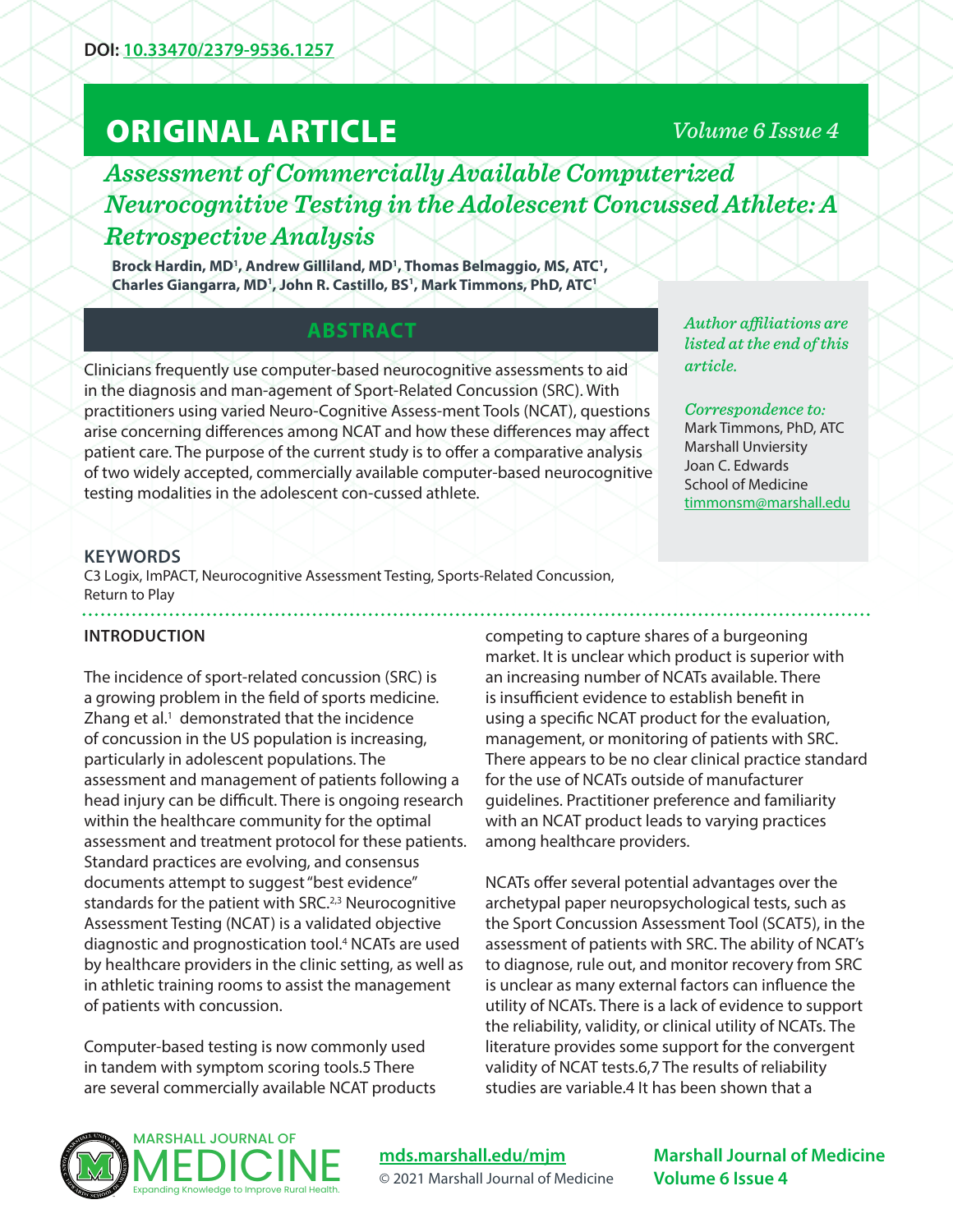score on an NCAT which indicates a good cognitive function is useful in identifying patients without concussion.8 However, the utility of an NCAT to rule out SRC is not well documented.9,10 There have been concerns raised about the validity of these tests outside the acute 48-hour time frame. It is generally agreed that NCATs should not be used in isolation to diagnose or to guide the management of SRC until there is more evidence supporting the reliability and validity of NCATs.

The purpose of this retrospective cohort study is to characterize important translational metrics in athletic patients affected by sport-related concussion. The investigation determined differences in the time to the initiation of a return to play protocol (IRTP), the time to return to play (RTP), the level of impairment and concussion symptoms at the initial assessment, at the IRTP and the RTP when the clinician was assisted by either the ImPACT® or C3Logix® NCAT. The investigation tested two hypotheses. First, there would be a difference between the C3 Logix<sup>®</sup> vs. ImPACT® scoring in the IRPT and RTP, and second, isolated NCAT symptom scores alone are not indicative of RTP; the majority of this decision relies on other factors to be managed by clinician care.

#### **METHODS**

Patients in the current study were entered into the study from patients treated by two sports medicine clinics from fall 2015 to spring 2017. A search of the practices' electronic medical record (Allscripts EHR System, Allscripts Healthcare Solutions, Chicago, IL, and EPIC Electronic Medical record) was conducted during November 2017. All records were identified with the diagnosis code of S06.0X0 (concussion without loss of consciousness), S06.0X9 (concussion with loss of consciousness of unspecified duration), or S06.0X1 (concussion with loss of consciousness less than 30 minutes). Patient records were included if the patient was 13-18 years of age, participated in an interscholastic athletic program, and had a diagnosis of an SRC. The project was approved by the University Internal Review Board (IRBNet ID# 627321- 3). The current study was a retrospective review of records involving procedures that are considered the standard of care. No patient informed consent was

required.

#### **PROCEDURE**

Patients included in this study participated in the Sports Medicine Clinic's baseline concussion testing program. Upon presentation, the treating physician performed a post-injury neurocognitive assessment and then managed the patient as is customary and usual to their practice. All patients were evaluated on their initial visit to the clinic with either the IMPACT® or C3Logix® NCAT modality, depending on the preference of the treating physician. ImPACT® computerized testing is a widely accepted, wellmarketed platform. There is a growing amount of research supporting its utilization in an athletic medical setting.11 ImPACT® testing includes tests of verbal and visual memory, reaction time, symptom score, visual-motor speed, and impulse control. C3Logix® is a different platform developed by the Cleveland Clinic, has similar testing batteries, but also includes other metrics such as a vestibular baseline component.12 Repeat testing occurred as deemed necessary by the treating physician until it was determined that the patient was able to begin the return to play protocol.

# **DATA ENTRY**

The records for all identified patients were reviewed by a single research assistant in order to identify the study's test variables. Patient identifying information was not extracted from the patient records. A second investigator reviewed the extracted data for accuracy before data analysis. The investigator identified the patient demographic information, the initial date of injury, date of the initial evaluation, the date of subsequent evaluations, the results of all clinical tests, NCAT results, date of the initiation of the return to play protocol, and the date of return to play. All data were entered into a spreadsheet and then imported into SPSS for analysis.

#### **STATISTICAL ANALYSIS**

Means and standard deviations for all study variables were calculated. All dependent variables followed



**mds.marshall.edu/mjm** © 2021 Marshall Journal of Medicine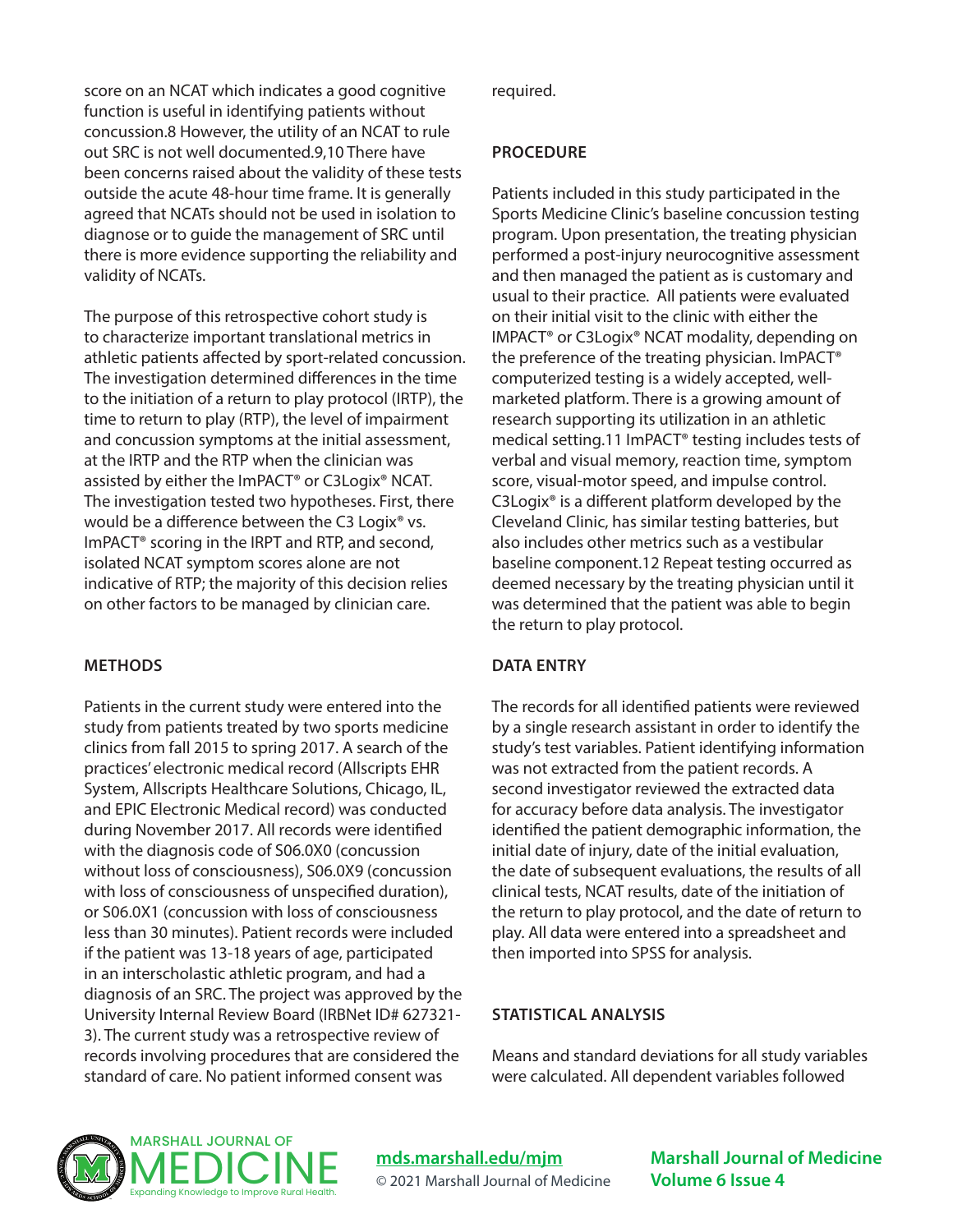a normal distribution determined by the Shapiro-Wilk test. The variance of dependent variables differed between groups, so Welch's t-tests were performed to determine between-group differences in symptom severity, duration of symptoms, time to the initiation of the return to play protocol, and time to return to play. Correlation analysis was used to test the relationship between symptom severity, the time to return to play protocol, and the time to return to play. Correlation coefficients  $r = 0 - 0.25$ were considered of no correlation,  $r = 0.26 - 0.50$ weak correlation, 0.51 – 0.75 moderate correlation, and r > 0.75 strong correlation. Multiple regression analysis was used to determine if the initial symptom score of reaction time predicted either the time to initiation of the return to play protocol or the time to return to play. Statistical analysis was performed with SPSS 24.0 (SPSS Chicago, IL), and statistical significance was determined at  $p < 0.05$ .

## **RESULTS**

Two hundred twenty-two records (222) were entered into the study; five (5) records were missing either the date of injury or the date of the initial evaluation and were excluded from the investigation. Two hundred seventeen (217) records were entered into the analysis. One hundred ninety-two (192) records were evaluated using the ImPACT® testing, and twenty-five (25) were evaluated using the C3 Logix® system at the time of the initial evaluation. No patients included in the study received more than one recorded concussion during the data collection period. The mean time between the date of injury (DOI) and the initial evaluation (IEVAL), initiating the return to play protocol (IRPT) and the patients' return to play (RPT) can be found in Table 1. There was not a difference (t = -1.226, P = 0.22) in the time between

|              | Mean            | C3 Logix <sup>®</sup> | <b>ImPACT®</b>          | T value  | P-value |
|--------------|-----------------|-----------------------|-------------------------|----------|---------|
| <b>IEVAL</b> | $5.2 \pm 4.2$   | $6.2 \pm 4.3$ (n=25)  | $5.1 \pm 4.3$ (n=192)   | $-1.229$ | 0.228   |
| <b>IRTP</b>  | $15.1 \pm 18.4$ | $12.1 \pm 4.9$ (n=19) | $15.6 \pm 19.8$ (n=110) | 1.544    | 0.125   |
| RTP          | $21.5 \pm 24.9$ | $18.5 \pm 0.5$ (n=2)  | $21.7 \pm 4.5$ (n=32)   | 0697     | 0.491   |

**TABLE 1.** Time (days) between the injury and the initial evaluation (IEVAL), the initiation of the return to play protocol (IRTP), and return to play (RTP), mean time ± standard deviation.

|              | Mean            | $C3$ Logix $\otimes$     | ImPACT®                 | T value  | P-value |
|--------------|-----------------|--------------------------|-------------------------|----------|---------|
| <b>IEVAL</b> | $23.9 \pm 22.3$ | $31.5 \pm 27.0$ (n=12)   | $23.2 \pm 21.9$ (n=132) | $-1.033$ | 0.321   |
| <b>IRTP</b>  | $6.1 \pm 13.3$  | $6.8 \pm 18.7$ (n=18)    | $5.9 \pm 12.5$ (n=137)  | $-0.202$ | 0.842   |
| <b>RTP</b>   | $2.2 \pm 6.1$   | $0.750 \pm 0.018$ (n=11) | $2.4 \pm 6.5$ (n=144)   | 1.192    | 0.239   |

**TABLE 2.** Symptom score at the initial evaluation (IEVAL), the initiation of the return to play protocol (IRTP) and return to play (RTP), mean ± standard deviation (mean ± standard deviation) by each device, and the mean of the two devices.

|              | Mean              | $C3$ Logix <sup>®</sup>  | <b>ImPACT®</b>            | T value | P-value |
|--------------|-------------------|--------------------------|---------------------------|---------|---------|
| <b>IEVAL</b> | $0.743 \pm 0.016$ | $0.652 \pm 0.081$ (n=11) | $0.750 \pm 0.214$ (n=144) | 3.243   | 0.004   |
| <b>IRTP</b>  | $0.638 \pm 0.11$  | $0.623 \pm 0.115$ (n=18) | $0.639 \pm 0.112$ (n=132) | 0.566   | 0.577   |
| RTP          | $0.619 \pm 0.11$  | $0.593 \pm 0.123$ (n=12) | $0.623 \pm 0.106$ (n=83)  | 0.802   | 0.436   |

**TABLE 3.** Reaction time (seconds) at the initial evaluation (IEVAL), the initiation of the return to play protocol (IRTP) and return to play (RTP), mean  $\pm$  standard deviation (mean  $\pm$  standard deviation) by each device, and the mean of the two devices.



**mds.marshall.edu/mjm**

© 2021 Marshall Journal of Medicine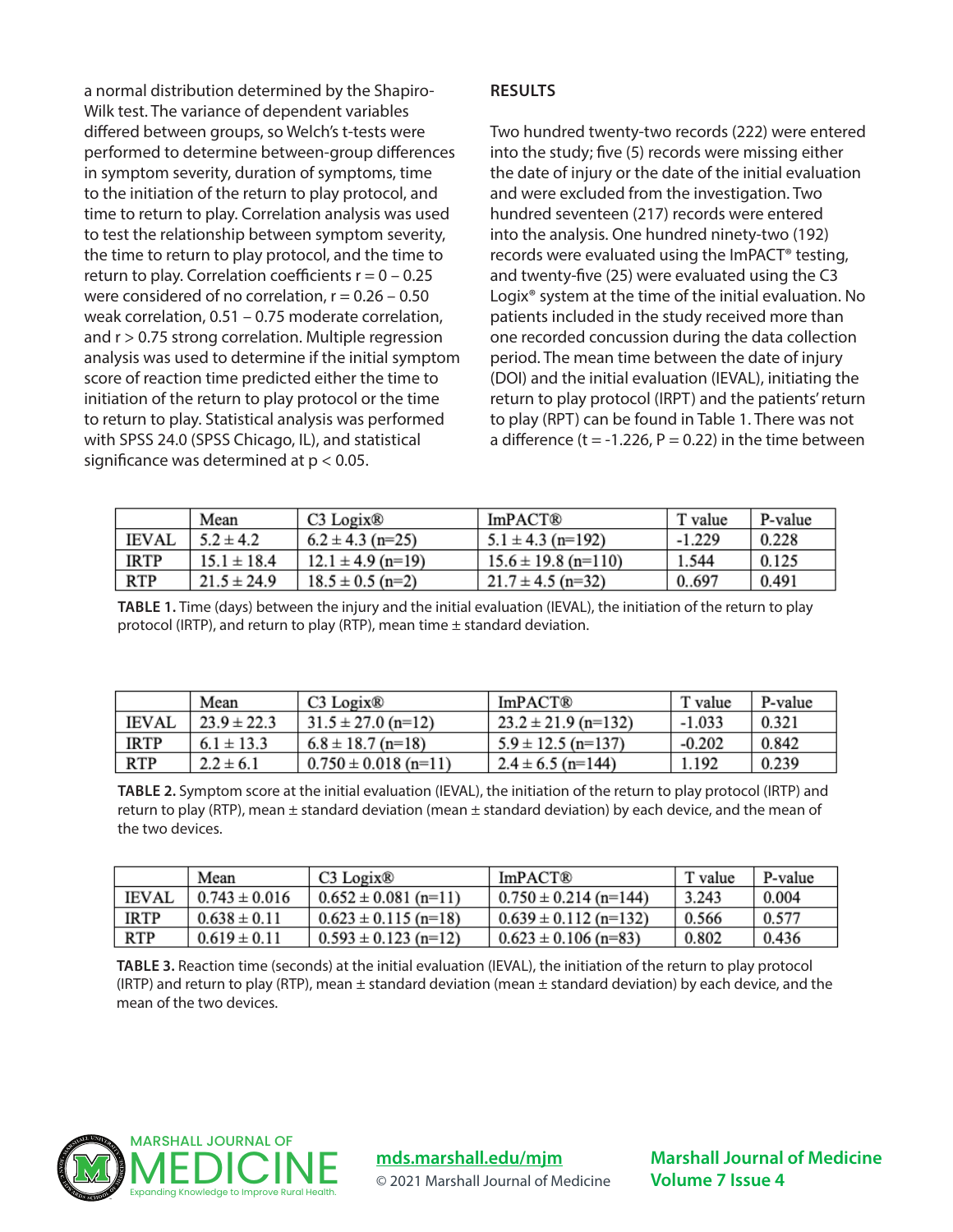the DOI and the IEVAL, IRTP or the RTP between patients evaluated using C3 Logix® and ImPACT®. The mean symptom score (Table 2) across both devices decreased during the time between IEVAL and RTP. Reaction time decreased between IEVAL and RTP (Table 3). The mean reaction time across both devices at the IEVAL was  $0.743 \pm 0.016$  sec (n = 155). The mean reaction time across both devices at the RTP was  $0.619 \pm 0.11$  sec (n = 95).

Weak to moderate correlations (Table 4) were found between symptom scores, reaction time, IRTP, and RTP. The time between the DOI and IEVAL did not correlate with symptom scores or reaction time. The strongest correlation ( $r = 0.551$ ,  $P = 0.01$ ) was found between the time to IRTP and RTP. The symptom score at the IRTP had a weak correlation ( $r = 0.464$ , P < 0.001) to the IEVAL symptom score. The reaction time and the symptom score at the IEVAL had a moderate correlation ( $r = 0.353$ ,  $P < 0.001$ ). Multiple regression analysis revealed that the symptom score at the IEVAL predicted the IRPT ( $r2 = 0.214$ , P < 0.001), reaction time factor but did not affect the regression model ( $P = 0.959$ ) while the regression

equation did not predict the RTP ( $r2 = 0.010$ ,  $P =$ 0.91). **DISCUSSION**

The purpose of the current study was to compare two popular and commercially used neurocognitive testing modalities in adolescent concussed athletes. Graham et al<sup>8</sup> advocate for increased reliance on subjective means for the clinician to employ in their diagnoses and management of concussion injuries. Higgins et al<sup>13</sup> and Simon et<sup>14</sup> al identified ImPACT<sup>®</sup> and C3 Logix® as a valid means for testing symptom scores, respectively. Our results indicate the NCATs tested (C3 Logix® and ImPACT®) did not show a difference in their prediction of IRPT based upon symptom score alone. Two hundred seventeen (217) records were entered into the study for analysis, with one hundred ninety-two (192) evaluated using ImPACT® testing, and twenty-five (25) using C3 Logix® testing. The two groups had a similar level of concussion symptoms at the initial evaluation. The mean time between IEVAL and initiation if IRTP protocol was  $15 \pm 18$  days. The considerable deviations to this value are likely attributed to

|                                      | Time to<br><b>IRPT</b> | Time to<br><b>RTP</b> | Symptom<br>Score IE-<br>VAL | Symptom<br><b>Score RTP</b> | Reaction<br>Time Ini-<br>tial | Reaction<br>Time RTP   |
|--------------------------------------|------------------------|-----------------------|-----------------------------|-----------------------------|-------------------------------|------------------------|
| Time to IRPT                         |                        | .551,<br>$P=0.010$    | .464,<br>P<0.001            | .142,<br>$P = 293$          | .093,<br>$P = 397$            | .001,<br>$P=0.997$     |
| Time to RTP                          |                        |                       | .100,<br>$P=0.667$          | .532,<br>$P=0.092$          | .055,<br>$P=0.802$            | $-0.019,$<br>$P=0.956$ |
| Symptom<br>Score Initial             |                        |                       |                             | .196,<br>$P=0.140$          | .353,<br>P<0.001              | .019,<br>$P=0.891$     |
| Symptom<br><b>Score RTP</b>          |                        |                       |                             |                             | .028,<br>$P = 821$            | $-.020,$<br>$P=0.845$  |
| <b>Reaction Time</b><br><b>IEVAL</b> |                        |                       |                             |                             |                               | $-.044,$<br>$P=0.724$  |
| <b>Reaction Time</b><br><b>RTP</b>   |                        |                       |                             |                             |                               |                        |

**Table 4.** Correlation coefficients, initiate the return to play protocol (IRPT), return to play (RPT), initial evaluation (IE-VAL).



**mds.marshall.edu/mjm**

© 2021 Marshall Journal of Medicine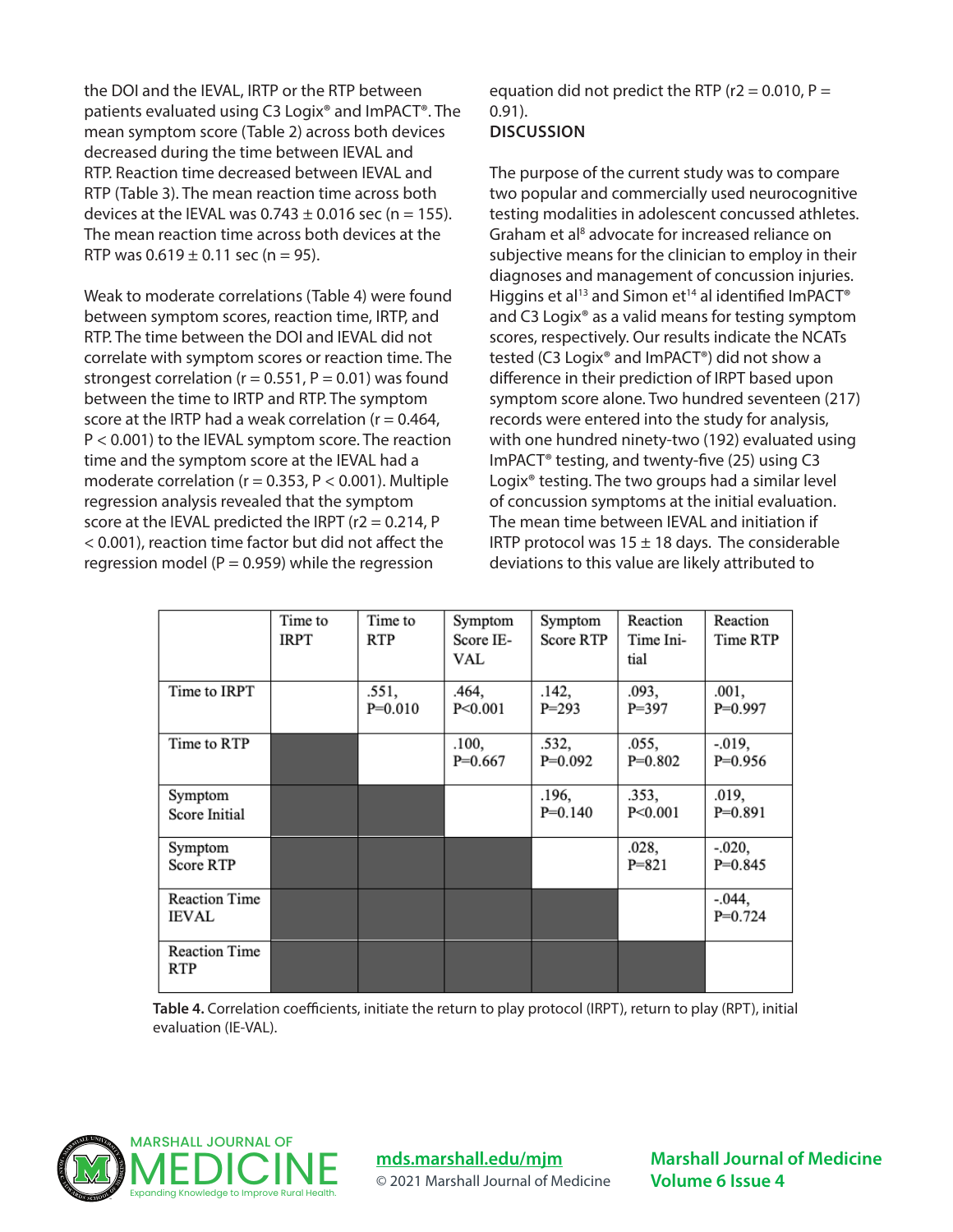the variability in the level of symptom severity and clinician care based upon other subjective or objective criteria, such as individual medical history or presenting symptoms not captured by tested NCAT criteria. There was not a difference in the time between the DOI and RTP between patients evaluated with C3 Logix<sup>®</sup> (12.1  $\pm$  4.9 days) and ImPACT<sup>®</sup> (15.6  $\pm$  19.8 days). This suggests there is not a major difference in the predictive nature of the NCAT testing modalities studied, which is counter to the hypothesis at the onset of the study.

Individuals that had an IRTP greater-than 12 days tended to have a greater symptom score at presentation, and individuals that had an IRTP lessthan 12 days tended to have a lesser symptom score at presentation with C3 Logix® testing. Individuals that had an IRTP greater-than 15 days tended to have a greater symptom score at presentation, and individuals that had an IRTP less-than 15 days tended to have a lesser symptom score at presentation with ImPACT® testing. Regression analysis revealed that the symptom score at the IEVAL predicted the IRTP  $(r2 = 0.21, p < 0.001)$  but not the RTP  $(r2 = 0.01, p$ = 0.91). This is consistent with known research that symptom score is indicative of IRTP.<sup>15</sup> However, the low R2 value indicates that still most of the influence comes from other factors that are involved in the managing and rehabilitation for concussion injuries.

Mean symptom scores decreased during the time between IEVAL and RTP for both C3 Logix® and ImPACT® testing. There was no difference observed in the symptom scores at IEVAL between C3 Logix<sup>®</sup> and ImPACT®. For patients participating in the study, neither data set was more severely injured based upon presenting symptom score, and the pathology of injury recovery progressed equally for both testing modalities. Patients in the study followed a standardized recovery protocol derived from the Berlin consensus guidelines.2

The results of the current study must be reviewed in light of the following limitations. The study was limited by the disproportionate number tested using the two NCAT testing modalities, with a larger patient population tested with ImPACT<sup>®</sup> ( $n = 192$ ) than C3 Logix<sup>®</sup> (n = 25). There was not a statistical difference in the symptom scores between the two devices. Due to the disproportioned sample sizes,

the current study did not attempt to establish equivalence between the measures made using the two devices. The purpose of the investigation was to explore if differences between the two devices could be found not if the two devices are equivalent. The range of the scores was the same between the two devices. Five records were excluded due to incomplete data reducing the sample size to 217. Patients were evaluated and managed by five physicians with varying training. However, all were experienced in the treatment of concussed athletes. The largest number of patients were managed by a single investigator. The finding of long reaction time at IEVAL for patients evaluated with ImPACT® must be interpreted with caution. The two tests do not measure reaction time using the same criteria and this is likely a spurious finding. All of the clinicians managed their patients using the best available clinical evidence. Lastly, there was no attempt to control for concussion history or other comorbidities. It is likely concussion history and comorbidities occurred at equal rates in patients tested with both NCATs.

Zhang, et al<sup>1</sup> identified a rise in the incidence of concussion in the adolescent athletic population; the increase in the number of concussive injuries calls for an increase in the understanding of how to diagnose and manage these patients. Further research connecting the increasingly widespread use of NCATs in both the office and sideline environment may be beneficial to identify a potential correlation between these two values. Our data agree with previous literature on the application of NCATs in the diagnosis and management of concussion injuries.

The relatively large deviation in IRTP and RTP for both testing devices is most likely attributed to the individualized patient care provided by clinicians, which concurs with Johnson et al.5 and the suggestion that NCATs can provide clinicians a valid objective means to provide direct care to treat targeted deficiencies in neurocognitive function, such as balance or visual acuity insufficiencies. Dessy  $et al<sup>11</sup>$  identified that no single test is sufficient for the stand-alone diagnoses of sports-related concussions. Arrieux et al<sup>4</sup> have identified there are still questions to the use of NCATs for an accurate diagnosis of concussion injuries. Our results expand upon these issues, indicating that two of the most



**mds.marshall.edu/mjm** © 2021 Marshall Journal of Medicine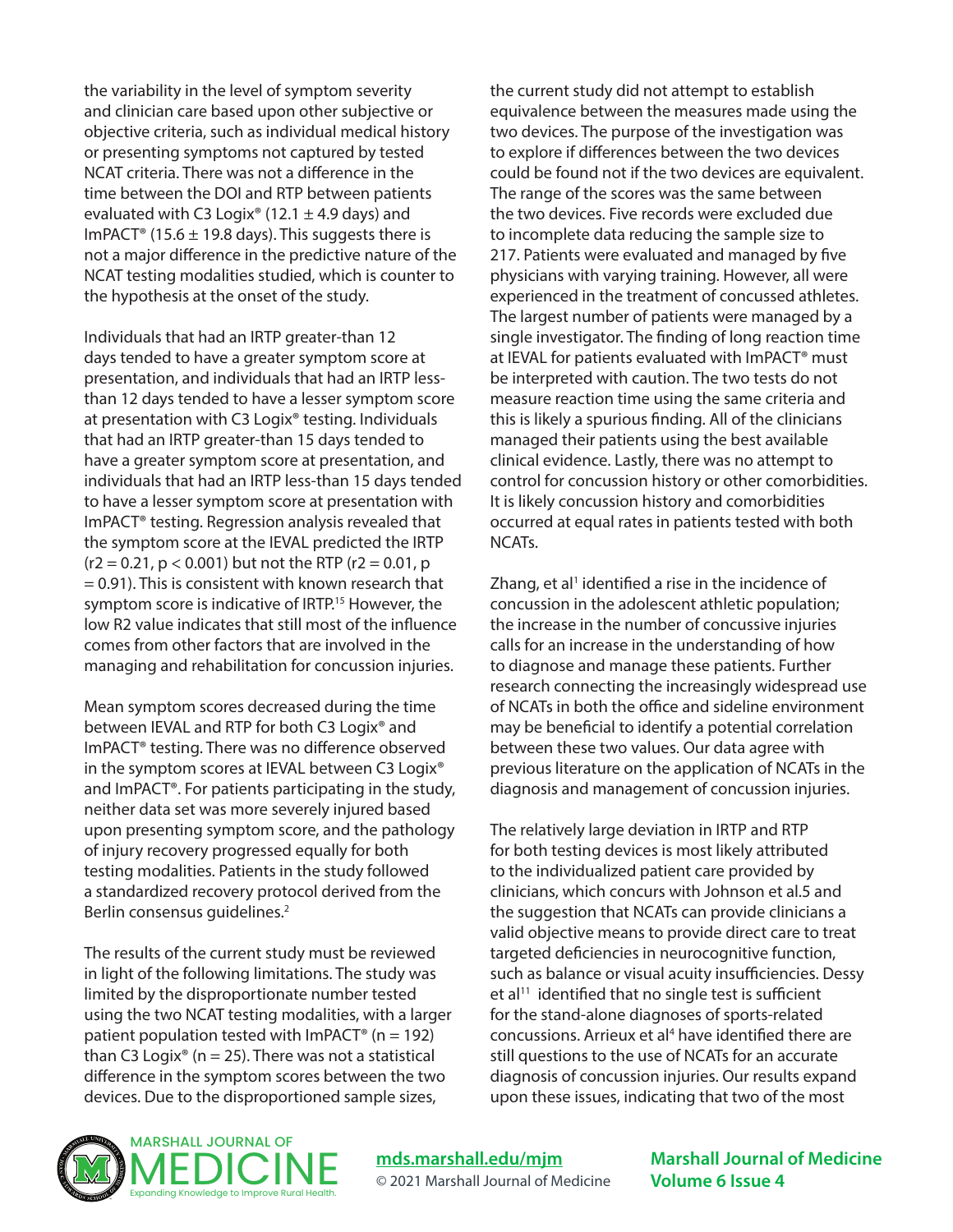common NCAT yield similar results; however, the largest influence remains in the tailored patient care provided by the clinician.

Research suggests as high as fifty-percent of concussions may go unreported<sup>16</sup>, which may pose challenges for healthcare providers. Further research and advocacy on the increasing use of NCATs may propose an actionable solution to decrease the number of unreported concussions. Additional research into the development of a specialized protocol for NCAT derived symptom scores, utilizing a variety of modalities, may be beneficial in the treatment of future patients. This may serve to provide screening tools that can assist the clinical judgment of healthcare providers. There may be circumstances that clinicians determine to remove an athlete from play and enter concussion protocol based upon other subjective or objective criteria when NCAT scores fall below the concussion threshold. Further research into the prevalence of this scenario may prove beneficial to understand the role NCATs play in the initial diagnoses of SRC injuries and their function as a means to measure recovery from the injury and provide recommendations for the return to play.

The current study focused on the quality and comparison of two widely used NCAT devices in their application to the concussed athlete as a means to predict a return to play. It did not focus on major differences between the two testing protocols and procedures directed by the respective companies. Our results indicated that NCATs provide a minority of predictive means for athlete return to play from the initial injury and showed two of the most widely used devices did not display a major difference in this area. Presenting symptom score alone was not sufficient to predict IRTP; however, it remained the most weighted testing measure across testing devices. The results of this study concur with established literature that the most important aspect to the individualized care of the concussed athlete remains the expertise and patient knowledge possessed by the managing clinician.

#### **AUTHOR AFFILIATIONS**

1. Marshall University Joan C. Edwards School of Medicine, Huntington, West Virginia

# **REFERENCES**

- 1. Zhang AL, Sing DC, Rugg CM, Feeley BT, Senter C. The rise of concussions in the adolescent population. Orthop J Sports Med. 2016;4(8):2325967116662458.
- 2. Harmon KG, Clugston JR, Dec K, et al. American Medical Society for Sports Medicine Position statement on concussion in sport. Clin J Sport Med. 2019;29(2):87-100.
- 3. Herring SA, Cantu RC, Guskiewicz KM, et al. Concussion (mild traumatic brain injury) and the team physician: a consensus statement--2011 update. Med Sci Sports Exerc. 2011;43(12):2412- 2422.
- 4. Arrieux JP, Cole WR, Ahrens AP. A review of the validity of computerized neurocognitive assessment tools in mild traumatic brain injury assessment. Concussion. 2017;2(1):CNC31.
- 5. Johnson EW, Kegel NE, Collins MW. Neuropsychological assessment of sport-related concussion. Clin Sports Med. 2011;30(1):73-88, viii-ix.
- 6. Farnsworth JL, Dargo L, Ragan BG, Kang M. Reliability of computerized neurocognitive tests for concussion assessment: A Meta-Analysis. J Athl Train. 2017;52(9):826-833.
- 7. Nakayama Y, Covassin T, Schatz P, Nogle S, Kovan J. Examination of the test-retest reliability of a computerized neurocognitive test battery. Am J Sports Med. 2014;42(8):2000-2005.
- 8. Graham R, Rivara FP, Ford MA, Spicer CM. Concussion recognition, diagnosis, and acute management. In: Graham R, Rivara FP, Ford MA, Spicer CM, eds. Sports-related concussions in youth: improving the science, changing the culture. Washington (DC)2014.
- 9. Alsalaheen B, Stockdale K, Pechumer D, Broglio SP. Measurement error in the immediate postconcussion assessment and cognitive testing (ImPACT): Systematic Review. J Head



**mds.marshall.edu/mjm** © 2021 Marshall Journal of Medicine